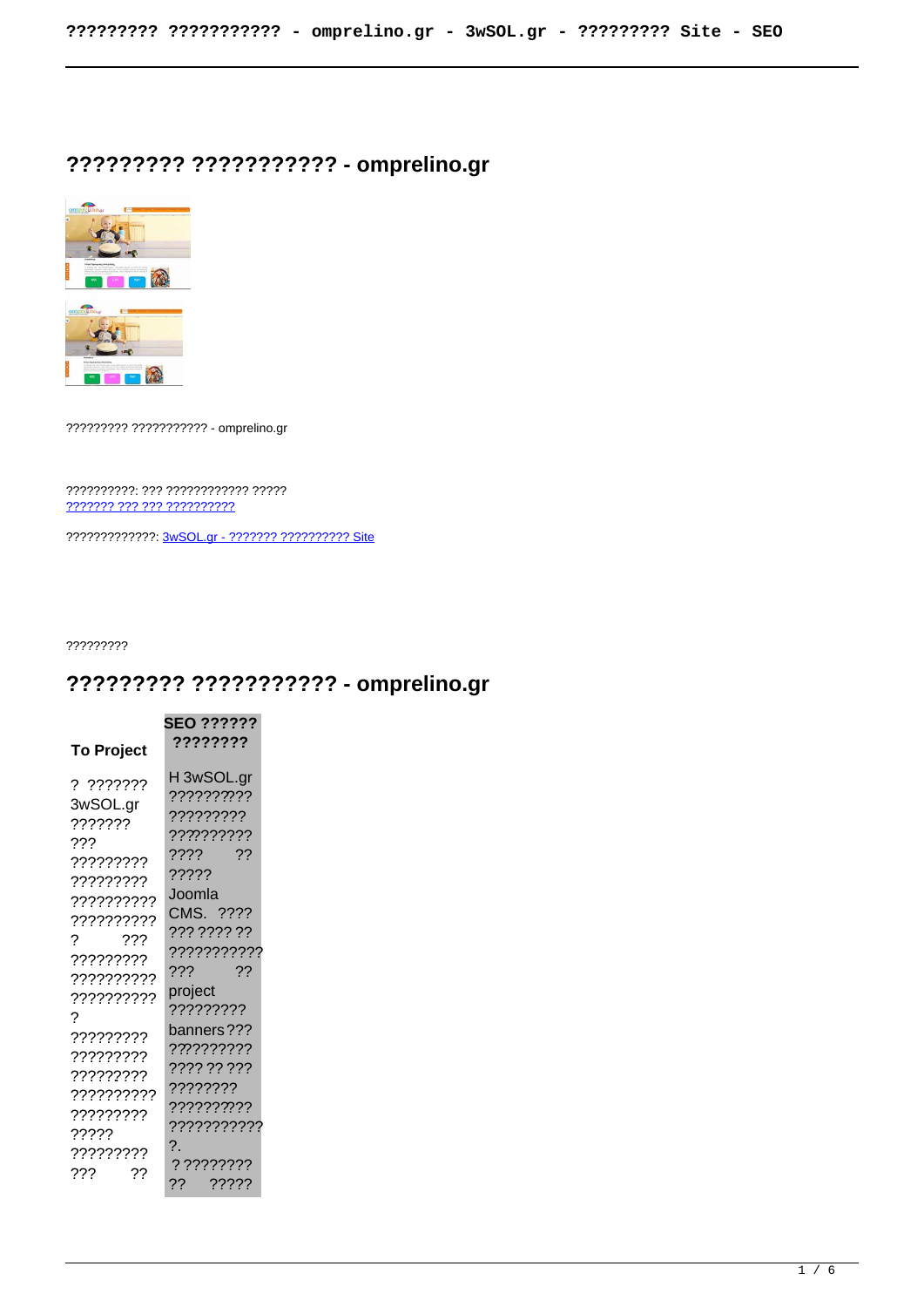| ???????,          | SEO               |
|-------------------|-------------------|
| ?????????         | friendly,         |
| ????????          | ??????????        |
| ?????????         | ?????????         |
| ?????????         | ?? Joomla         |
| ?????? ???.       | CMS ???           |
|                   | ???               |
|                   |                   |
| ?????????         | ????????          |
|                   | ??????????        |
| ?????????         | ????              |
| ?????????         | ??????????        |
| ????????          | ?????????         |
| ???.              | ???? ??? ??       |
| ??? <u>www</u>    | ?????????         |
| .omprelino.       | ??? Google        |
| <u>gr</u> ?? ???? | ????? ???         |
| ?????????         | ????????          |
| ?????????         | ?????             |
| ?????????         | ??????????        |
| ???? ??           | ???               |
| ?????????         |                   |
| ??????????        | ????????          |
|                   | ??? ????.         |
| ? ???? ???        |                   |
| ?????, ???        |                   |
| ????????          |                   |
| ?????????         |                   |
| ???? ???          |                   |
|                   |                   |
|                   | ??????????        |
|                   | ???? ??????       |
|                   | $??\; ??$         |
|                   |                   |
|                   | <u>?????????</u>  |
|                   | <u>?????????</u>  |
|                   |                   |
|                   | <u>??</u> ©       |
|                   |                   |
|                   | ромы              |
|                   |                   |
|                   | <u> ?????????</u> |
|                   | ??? ??            |
|                   |                   |
|                   |                   |
|                   |                   |
| ??                |                   |
|                   |                   |
|                   |                   |
|                   |                   |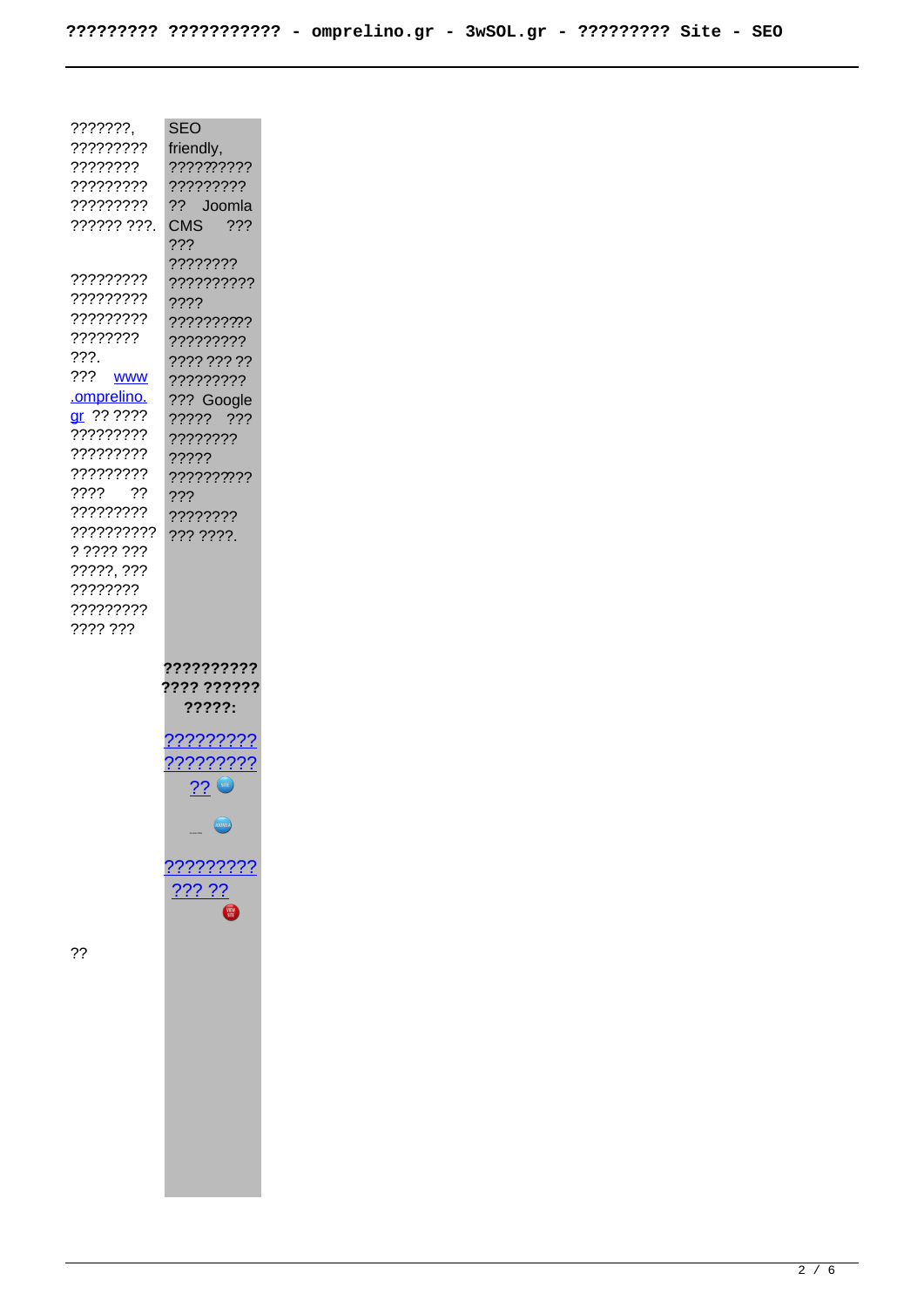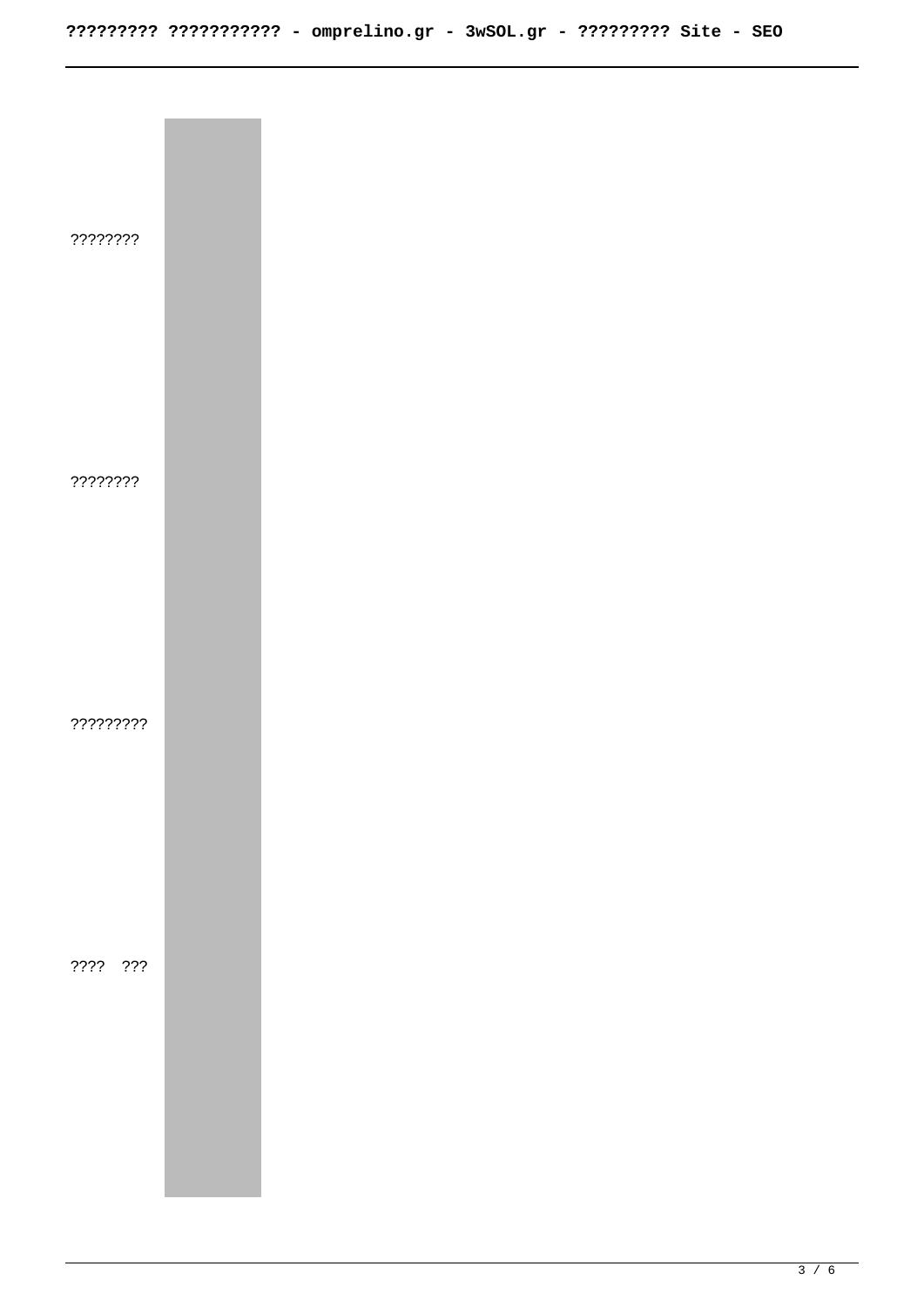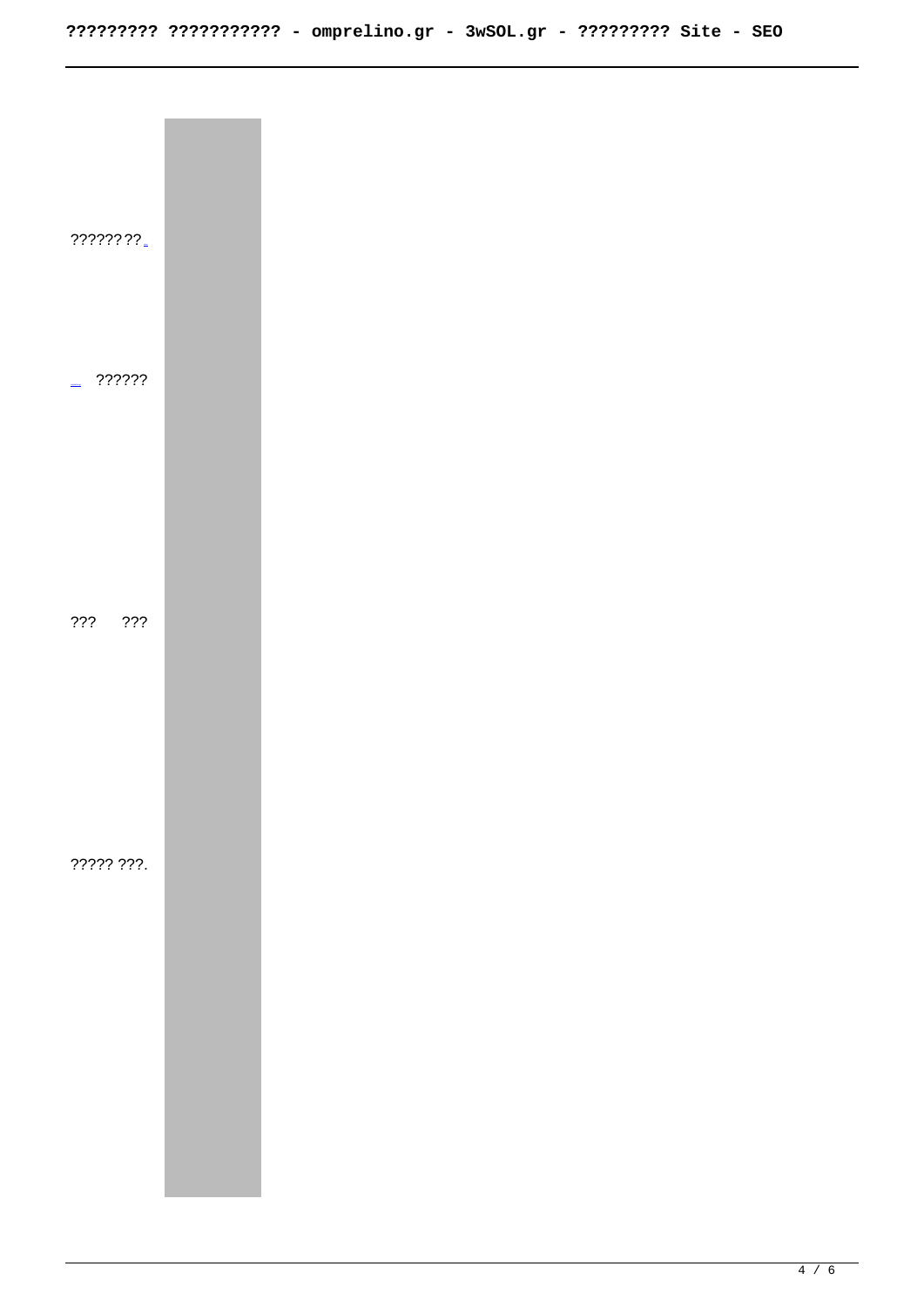$\tilde{?}$ ???????? ???????  $????????$ ????????  $\overline{2}$ ??? ????? ??  $? 222.22$ ??????? ????? ???????? ??????? ???????? ??????? ????????  $???????$ ????????  $? 722$  $???????$ ????????  $????"???$  $222$ internet. ??????? ??????? ????? ???? ??????? ???????. ???????? ???? ???  $???$ ????????